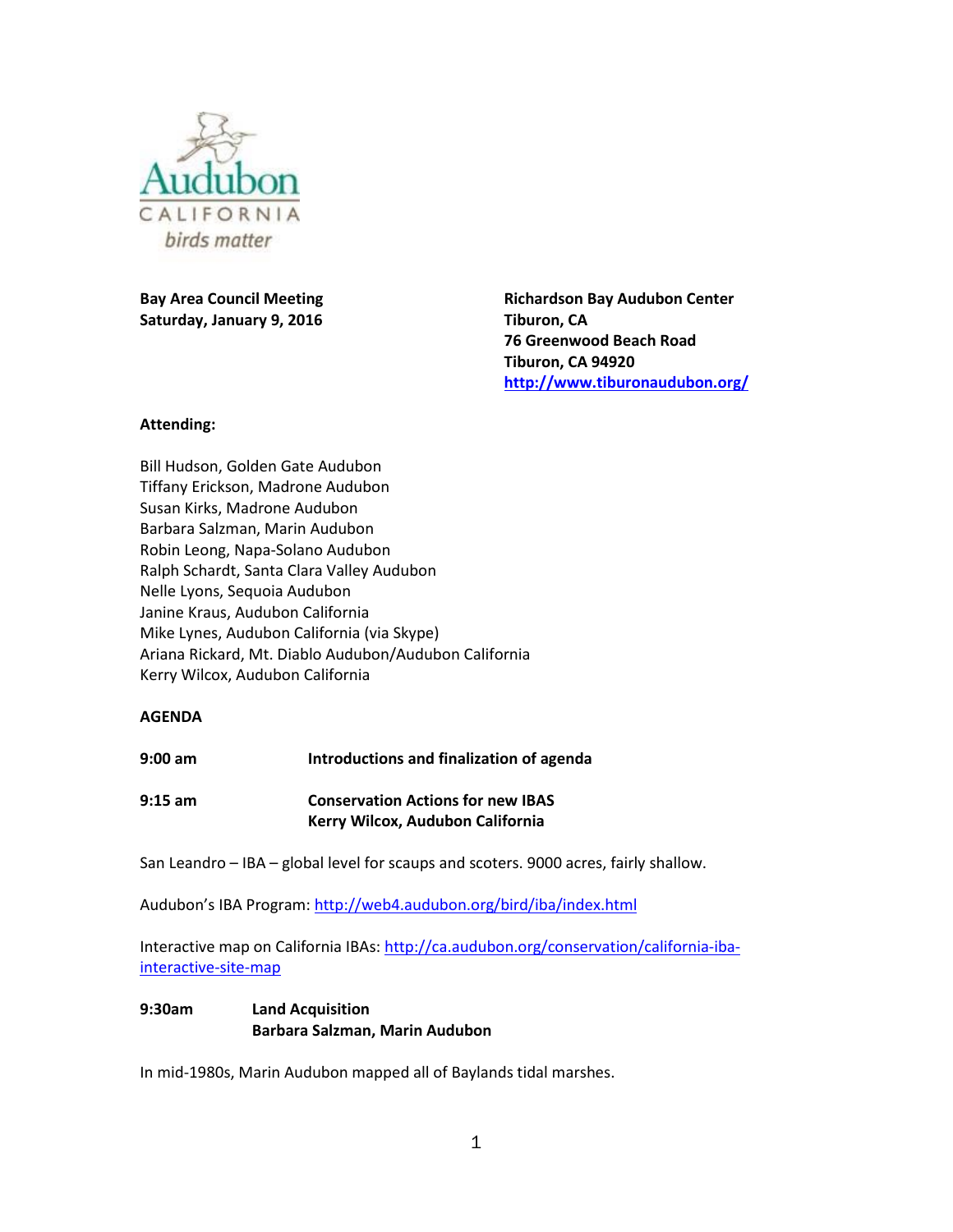Some big properties have been donated, others have been bought on tax default. One strategy is to ask your tax assessor to give your chapter advance notice about tax default sales.

First land bought by chapter was Triangle Marsh, a tidal march. This piece has now been restored.

As a nonprofit, you don't have to pay property tax, but do have to pay parcel tax and are responsible for maintenance, insurance and restoration.

Funding has come from CA Coastal Commission, Coastal Conservancy, Cal Trans, private donations and other sources. Not as much success with big foundations.

The chapter's most expensive purchase was Bahia, 632 acres, \$16 million, acquired in 2003 – 2004. Restoration took place in 2008.

Some properties have been given to county, others to California Fish and Wildlife.

Chapter organizes volunteer stewards and work days. The chapter currently owns 500 acres and has purchased 1000 acres.

Most recent acquisition was five acre Corte Madera Ecological Reserve Expansion Project last August.

Joint benefits of protecting coastal wetlands – sea level rise protection and wildlife habitat.

Tips for dealing with unwilling seller:

- Outlive them
- Sit them out

### **10:30am Baylands Parcel Tax Janine Kraus, Audubon California**

40,000 acres of coastal wetlands are already in public hands. It will cost \$1.43 billion to restore and monitor these parcels.

SF Bay Restoration Authority is a regional government agency, like BART and the East Bay Regional Parks District. The Authority can collect fees like a parcel tax and then regrant funds for restoration. The SF Bay Restoration Authority has a website, governing board, and board of advisors:<http://sfbayrestore.org/>

Materials for the campaign on the Baylands Parcel Tax can be found on the website for People for a Clean and Healthy Bay[: http://peopleforacleanandhealthybay.org/](http://peopleforacleanandhealthybay.org/)

The Baylands Parcel Tax will be on the primary ballot on June 7 in all nine Bay Area counties. To pass, there needs to be a cumulative 2/3 approval across all counties, or 553,000 votes to win based on estimate of likely voters.

It will probably be called measure AA, and there will be uniform language across all counties.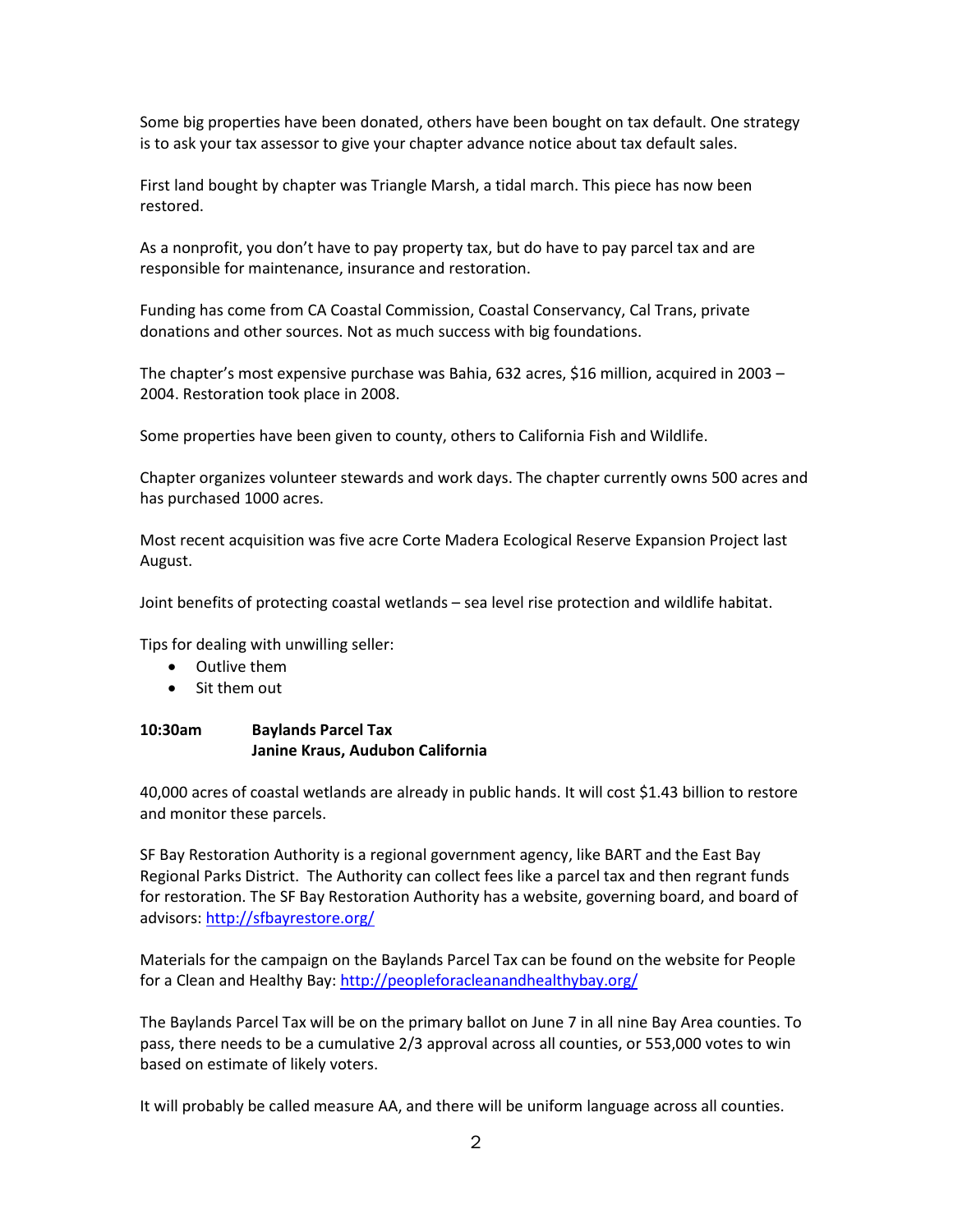The measure would be for a \$12 per parcel tax. This would generate \$500 million over 20 years, 1/3 of what is needed for restoration of coastal wetlands in public hands. The money raised could also be used to leverage other funds for restoration.

# **11:00 am Legislative Updates Mike Lynes, Audubon California**

Climate change SB 32, an extension of AB32, has been turned into a two year bill.

Audubon California is focused on protecting biodiversity where the state is pushing hard for renewable energy. Currently looking for opportunities to push for distributed generation, so there is less need for giant projects and less transmission lines.

Promote geothermal energy around Salton Sea, and those funds could be invested in restoration and protection.

Another priority is protecting Humboldt Bay. 50% of eelgrass in California is in Humboldt Bay, and 60% of Brant population and 1/3 of Western Sandpipers use Humboldt Bay. Currently there is a proposal to expand oyster farming to 900 additional acres. Currently looking at legislative solutions to protect Humboldt Bay.

Wednesday, June 8 – Another Audubon chapter Lobby Day in Sacramento.

February  $9^{th}$ , 1-2pm, Chapter policy call, will hold every two months. 1-888-585-9008 and enter the room number 731-708-166.

# **11:15am AB 498 and Wildlife Corridors Mike Lynes, Audubon California**

Voluntary process, says that the policy of the state of California is to protect wildlife corridors. Some thing that should be considered in EIR. Could create mitigation opportunities.

### **11:30am Chapter Reports**

### **Napa-Solano**

Money for scholarships for students from Napa and Solano County junior college to foster careers in biology, ornithology specifically.

2 CBCs for Kids – Napa-Solano, 8 people with parents last year, 45 this year. Solano just started.

2 CBCs. Solano (includes Benicia) – 168 species and Angwin - 135 species. Included feeder watches. Talked to 13 companies in Christmas Count circle and received \$1000 donation from one company.

Chapter will hold a birdathon in April, the first one in a long time to fund interns and scholarship fund.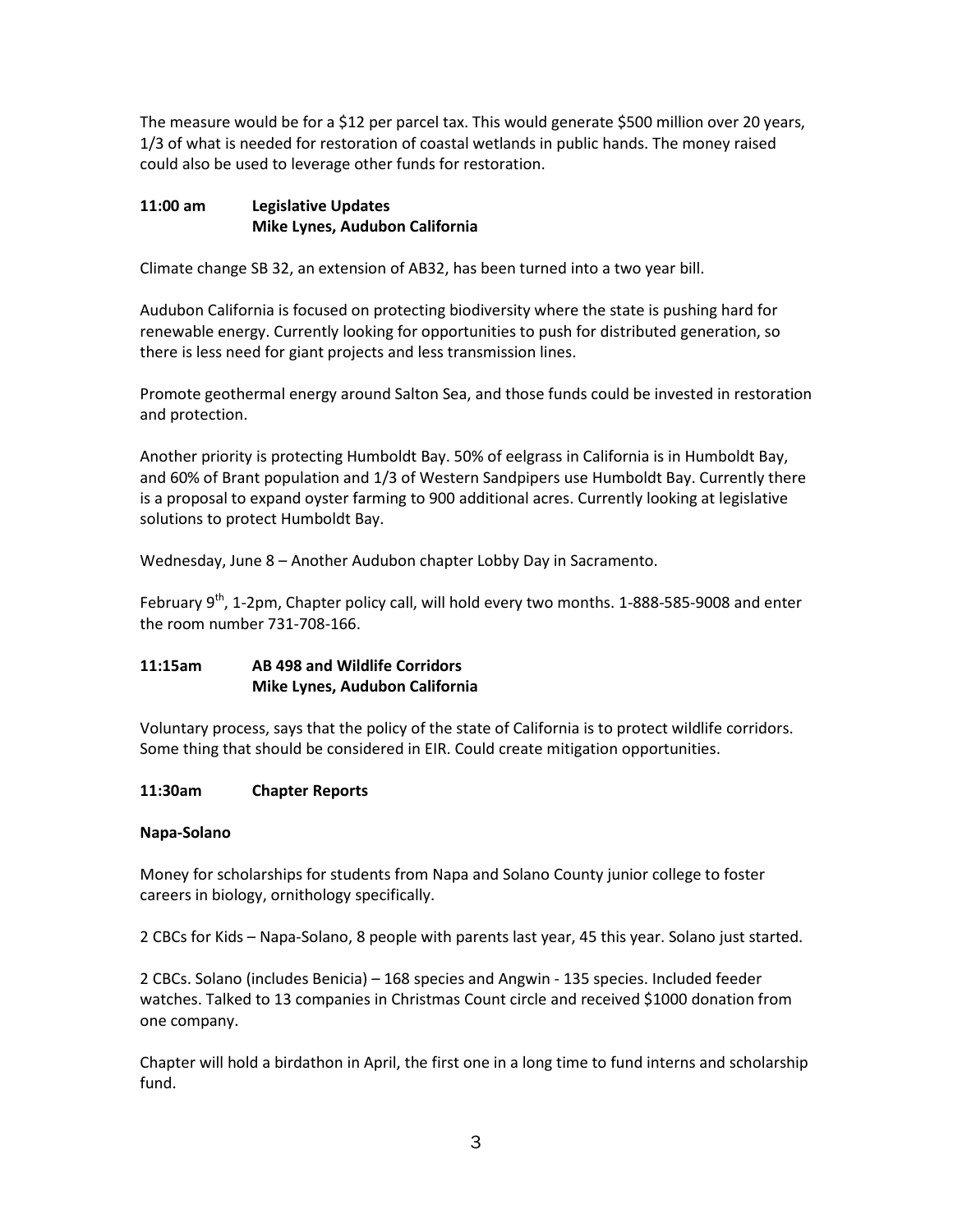Now in the  $4<sup>th</sup>$  year of the Sonoma County Breeding Bird Atlas.

### **Santa Clara Valley**

New collaboration and cooperation with Audubon CA and National Audubon Society.

Ralph Schardt, Executive Director, started in October 2015.

Chapter is really active, but membership had been waning. Went through database and contacted old members who had not paid dues in awhile. Raised \$12,000 in December.

Eight – ten total CBCs, including some in Mount Hamilton, Morgan Hill, Gilroy, and Alviso.

Chapter would like to attract younger and more diverse members.

### **Golden Gate**

CBCs: Oakland Count had the biggest number of participants, 300 people and received lots of press. SF Count – 16 teams, with about 160 people.

Chapter is partnering on bird-safe buildings with the American Bird Conservancy by providing seminars to architects, who receive credit for attending seminars.

Chapter also involved with County board approval process on Altamont Winds, Inc. siting proposal.

Golden Gate National Recreation Area Dog Management Plan will be released in a couple weeks.

Board is experiencing rapid turnover, as some members are terming out in June. Current plan is to amend bylaws to expand board.

### **Madrone**

Petaluma Wetlands Alliance has decided to end its relationship with Madrone Audubon as of January 30, 2016. Madrone Audubon will no longer be fiscally sponsoring PWA. The decision derived from Madrone having addressed policies and procedures that are needed to ensure IRS compliance, and the subsequent vote of the Advisory Board of PWA to separate and pursue an independent path.

CBC in West Sonoma County – 85 participants. 174 species total. Almost the same as last year.

Chapter is co-sponsoring a screening of songbird film the Messenger on February 18 at a local independent theater in Santa Rosa. \$9 tickets, sold 63 tickets. This is not a fundraiser, but chapter will not lose money. Q & A panel discussion will follow the screening, with representatives from various organizations talking about issues that affects songbirds, like feral cats, and collisions (bird safe glass).